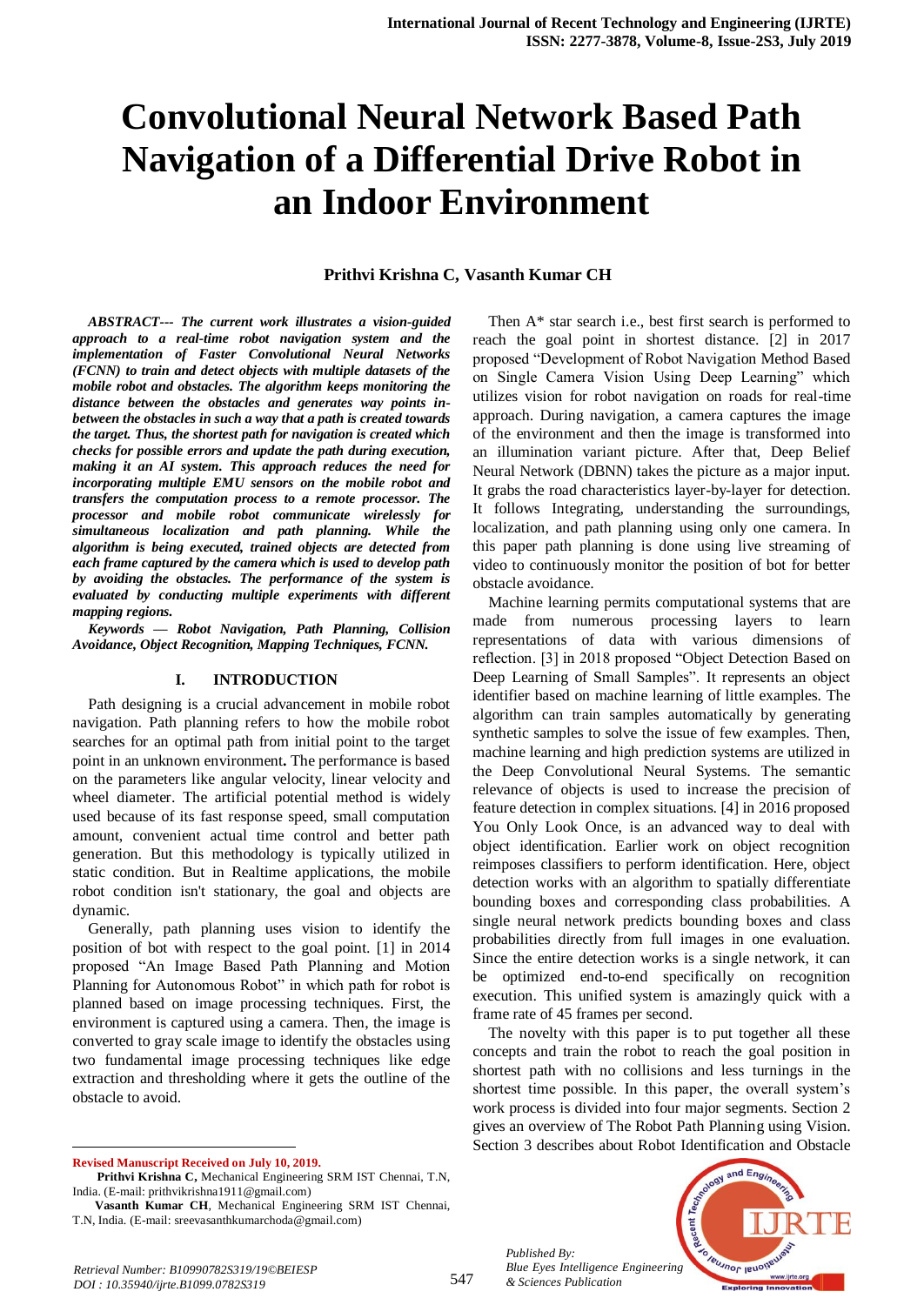#### **CONVOLUTIONAL NEURAL NETWORK BASED PATH NAVIGATION OF A DIFFERENTIAL DRIVE ROBOT IN AN INDOOR ENVIRONMENT**

Detection. In Section 4, Working and Monitoring Waypoints. Finally, this paper finishes with section 5, by concluding and describing the scope of future extensions, followed by references.

## **II. ROBOT PATH PLANNING USING VISION**

In this section, the issue of path planning utilizing vision with no collision for a Bot with two degrees of movement is studied. By using vision, the Bot should choose a way that imitates an easily accessible and nearer to the way a human would take in a similar type of environment to achieve the goal point from the initial point. This basically implies the accompanying: (a) The way must be short , that is, it must not contain longer deviation when altogether shorter path is possible; (b) It must have an ensured measure of clearance, that is, the separation of any point on the way to the nearest impediment must not be lower than some specified value; and (c) Turning must be smooth, that is, path should not contain any sharp turns.

The Visibility Graph (VG) is the mostly used structure for figuring the collision less and straightaway path from start to goal point. The path of visibility graph will be a straight-line path from start point to goal point. In visibility graph, start point, goal point and obstacles are identified. Then, shortest path from the initial point to end point is taken in such a way that it must pass through edges of the obstacles while maintaining a prescribed distance between the edge of the obstacle and the bot, so that, it does not hit any obstacle. All obstacle vertices in visibility graph, initial and goal point positions are considered. A\* search is utilized to identify shortest path from initial point to goal point, passing through vertices of the obstacles. The key advantage is that, it depends only on number of obstacles, and the major disadvantages are that the robot path is very close to obstacles and exact positions of the obstacles is not defined.

On the other hand, Cell decomposition is the method utilized for path planning where the entire workspace is divided into different segments. Each segment is divided based on the vertices of the obstacle. The Bot should follow the shortest path where passing through the segments with no vertices and avoiding segments with vertices. Even this method has sharp turns and follows longest path, which is not suitable for this paper.

Then again, path planning utilizing the Voronoi diagram for the obstructions yields a way with more clearance, Initially, consider the vertices of the polygonal objects with a huge number of positions and subdividing each of the polygon into little sections. Next, finding the Voronoi graph for the path from initial point to goal point. When this convoluted Voronoi path is built, the distance is maintained between the bot and the object by making a boundary around it. The bot should follow the path, passing outside those boundaries and reach the goal point. Path achieved in Voronoi diagram is relatively not the shortest path when compared with the visibility graph, but it follows completely collision free path. Voronoi diagram follows Dijkstra's algorithm to search the shortest path from initial point to goal point without hitting obstacles with no sharp turns. A part of this method is implemented in this paper for path planning of the bot from initial point to reach target point with shortest path, no collisions and minimal turns.

### **III. ROBOT IDENTIFICATION AND OBSTACLE DETECTION**

Normally, for Bot feature extraction, camera is set for a settled region of interests in a specific video arrangement. Setting Region of Interest (ROI) at a few points of interest, for example, constraining the bot pictures to an appropriate size range. Additionally, by setting appropriate areas, the required zone will be diminished, and the principle features of robot can be ensured to be captured by the camera. At that point, a pre-trained Convolutional Neural Network can yield precise robot features to identify robot in the chosen area and create a bounding box around it.



**Fig. 1. Detecting Trained Objects**

In Neural Networks, an image is received, remodelled and passed through sequence of hidden layers. All layers in the neural networks comprises of sets of neurons. Each and every neuron is completely associated with other neurons in the past layer. When an input is given, it holds raw pixel value. Then, it is sent through convolutional layer where it performs dot product between their weights followed by Pooling operation where downsizing the spatial dimensions of the image is performed. Finally, the class score of the image is obtained.

Initially, the system needs to be trained with adequate images of each object. The dataset consists of 200 images of each set of customized bot, obstacles and target. During the train session, the system performs mathematical operations on the images and applies a filtering-mask to identify the common features in all the images of that particular class of dataset. A graph is plotted continuously during the training session to determine the Loss Function. The training operation is performed until the loss graph is linear. It also generates a model with set of scores for the input images.

While performing deep learning of the image, it has two datasets- Training data and Validating data. For every step of training, validation loss gets lower and accuracy gets higher. Also, the system needs to identify the trained objects from the video frame. While testing, the algorithm extracts key features from the live feed, by comparing the live feed data with the model file to extract pretrained objects from the frame. If the final score of the image matches with



*Retrieval Number: B10990782S319/19©BEIESP DOI : 10.35940/ijrte.B1099.0782S319*

*Published By:*

*& Sciences Publication*